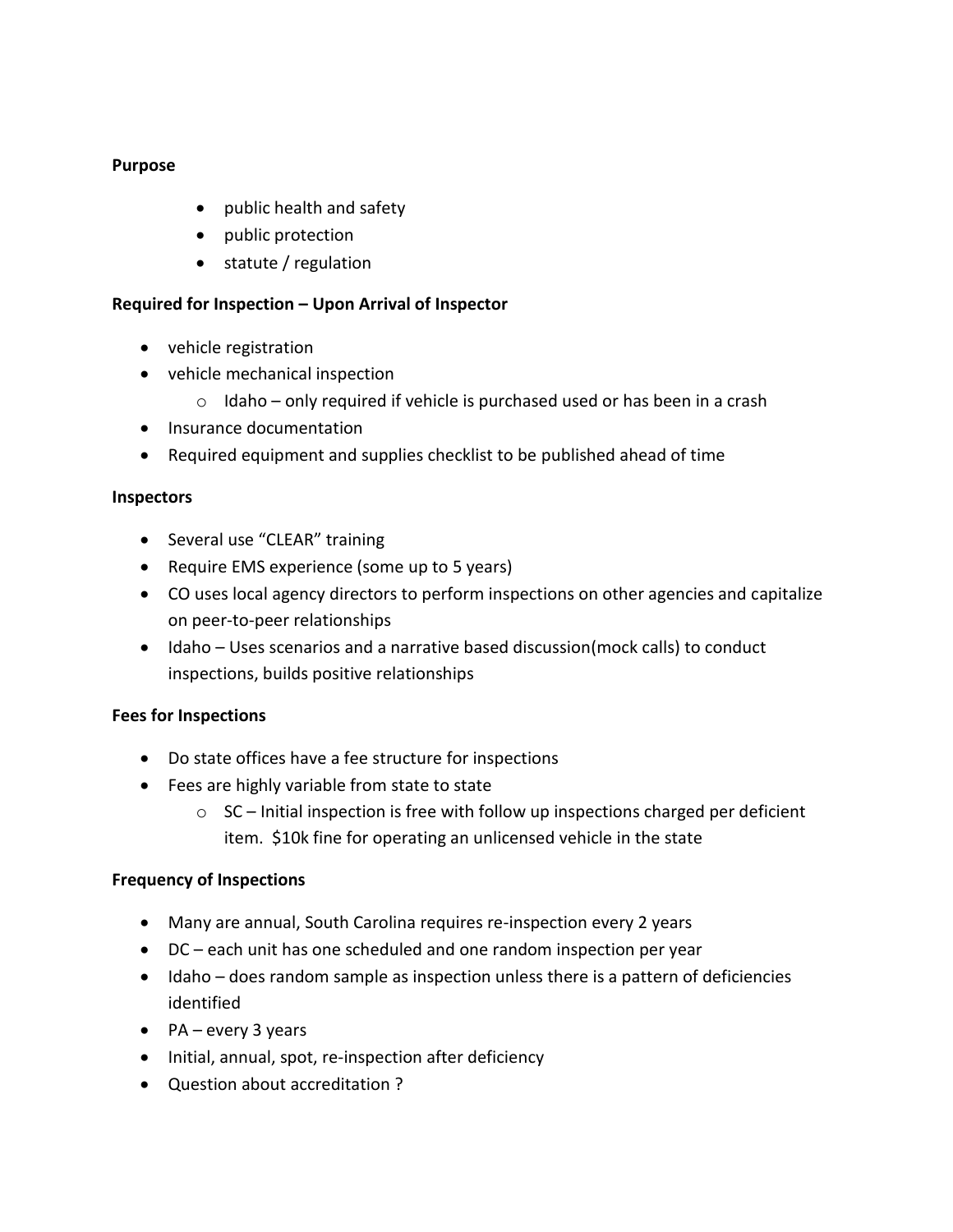## **Inspection Scheduling**

- Automatic
- Postcard, reminder
- Electronic scheduling
- All involve more then a phone conversation

#### **Inspection Location**

- DC re-inspection requires units to come to office
- Conducted at hospital, convenience stores, dialysis, nursing homes, as long as there is no patient.
- Many commercial service inspections require all vehicles present at once to prevent equipment swapping. Some record serial numbers, some mark equipment with sharpie upon inspection
- CO Inspections and licensing is only done at county level no state oversight
- Out of state agency agencies on-site inspection versus coming into the home state
- Virtual inspections skype and facetime, paperwork only KY, desk review prior to going on site

#### **Inspection Reports**

- Initial (some paper, some electronic (PA, NC, SC))
- Random spot inspections
- Documentation to follow-up on deficiencies
	- o Some use pictures to document
	- o Some require invoice and/or packing slip

#### **Minimum Requirements – areas to be covered both Inside and Outside**

- Vehicle
- Equipment
- Supplies
- Medications

#### **Vehicle Equipment Requirements – Outside**

- Lights scene, front, rear, warning, tail step lights
- Audible siren, back-up alarm